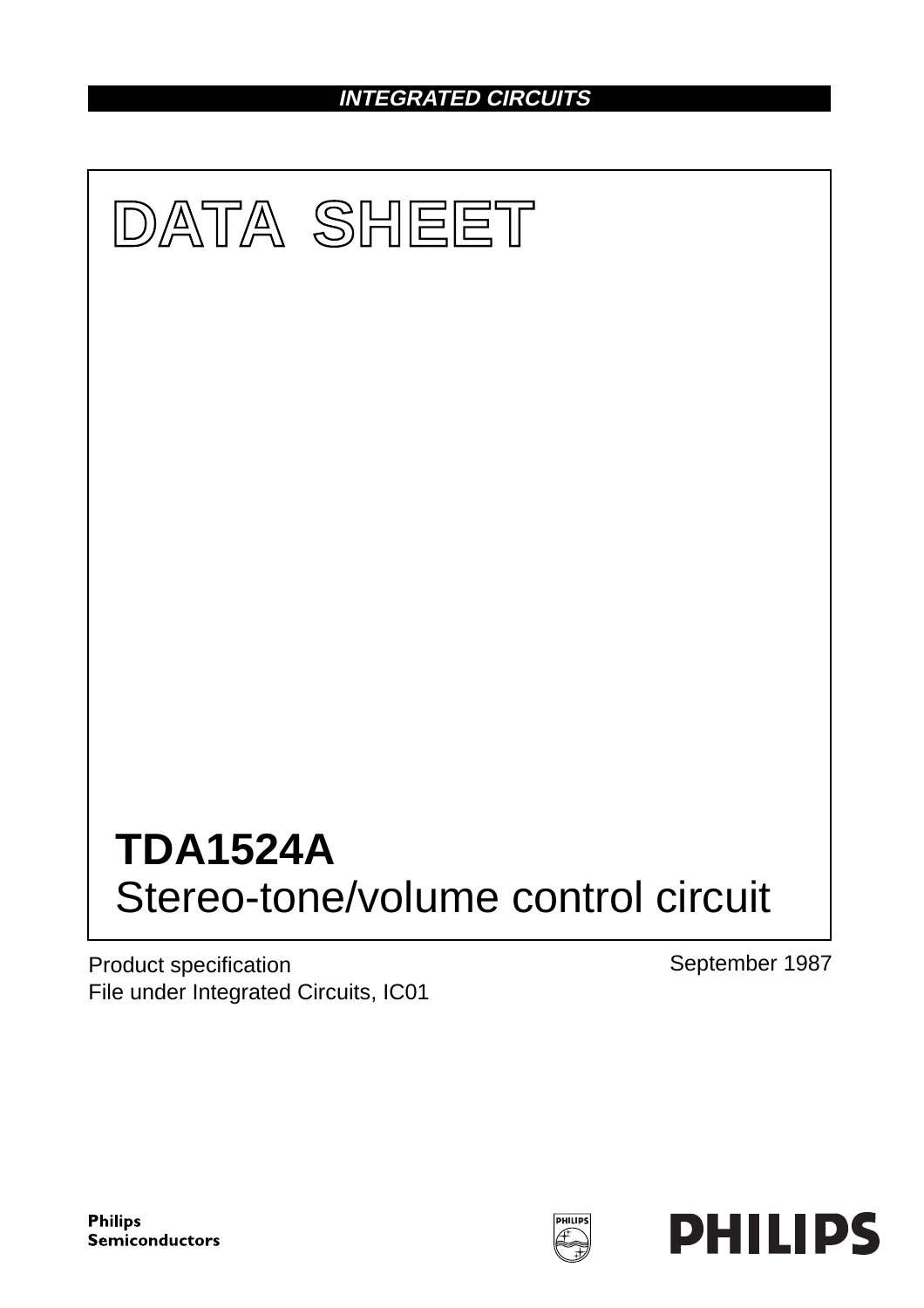### **GENERAL DESCRIPTION**

The device is designed as an active stereo-tone/volume control for car radios, TV receivers and mains-fed equipment. It includes functions for bass and treble control, volume control with built-in contour (can be switched off) and balance. All these functions can be controlled by d.c. voltages or by single linear potentiometers.

### **Features**

- Few external components necessary
- Low noise due to internal gain
- Bass emphasis can be increased by a double-pole low-pass filter
- Wide power supply voltage range.

### **QUICK REFERENCE DATA**

| Supply voltage (pin 3)                          | $V_P = V_{3-18}$     | typ.             | 12  | V           |
|-------------------------------------------------|----------------------|------------------|-----|-------------|
| Supply current (pin 3)                          | $I_P = I_3$          | typ.             | 35  | mA          |
| Maximum input signal with                       |                      |                  |     |             |
| d.c. feedback (r.m.s. value)                    | $V_{i(rms)}$         | typ.             | 2,5 | $\vee$      |
| Maximum output signal with                      |                      |                  |     |             |
| d.c. feedback (r.m.s. value)                    | $V_{o(rms)}$         | typ.             | 3   | V           |
| Volume control range                            | $G_v$                | $-80$ to $+21,5$ |     | dB          |
| Bass control range at 40 Hz                     | $\Delta G_{v}$       | $-19$ to + 17    |     | dB          |
| Treble control range at 16 kHz                  | $\Delta G_V$         | typ.             | ±15 | dB          |
| Total harmonic distortion                       | <b>THD</b>           | typ.             | 0,3 | %           |
| Output noise voltage (unweighted; r.m.s. value) |                      |                  |     |             |
| at $f = 20$ Hz to 20 kHz; $V_P = 12$ V;         |                      |                  |     |             |
| for max. voltage gain                           | $V_{no(rms)}$        | typ.             | 310 | $\mu$ V     |
| for voltage gain $G_v = -40$ dB                 | $V_{\text{no(rms)}}$ | typ.             | 100 | μV          |
| Channel separation                              |                      |                  |     |             |
| at $G_v = -20$ to $+ 21,5$ dB                   | $\alpha_{\rm cs}$    | typ.             | 60  | dB          |
| Tracking between channels                       |                      |                  |     |             |
| at $G_v = -20$ to + 26 dB                       | $\Delta G_V$         | max.             | 2,5 | dB          |
| Ripple rejection at 100 Hz                      | <b>RR</b>            | typ.             | 50  | dB          |
| Supply voltage range (pin 3)                    | $V_P = V_{3-18}$     | 7,5 to 16,5      |     | V           |
| Operating ambient temperature range             | $T_{amb}$            | $-30$ to $+80$   |     | $^{\circ}C$ |

### **PACKAGE OUTLINE**

18-lead DIL; plastic (SOT102); SOT102-1; 1996 July 22.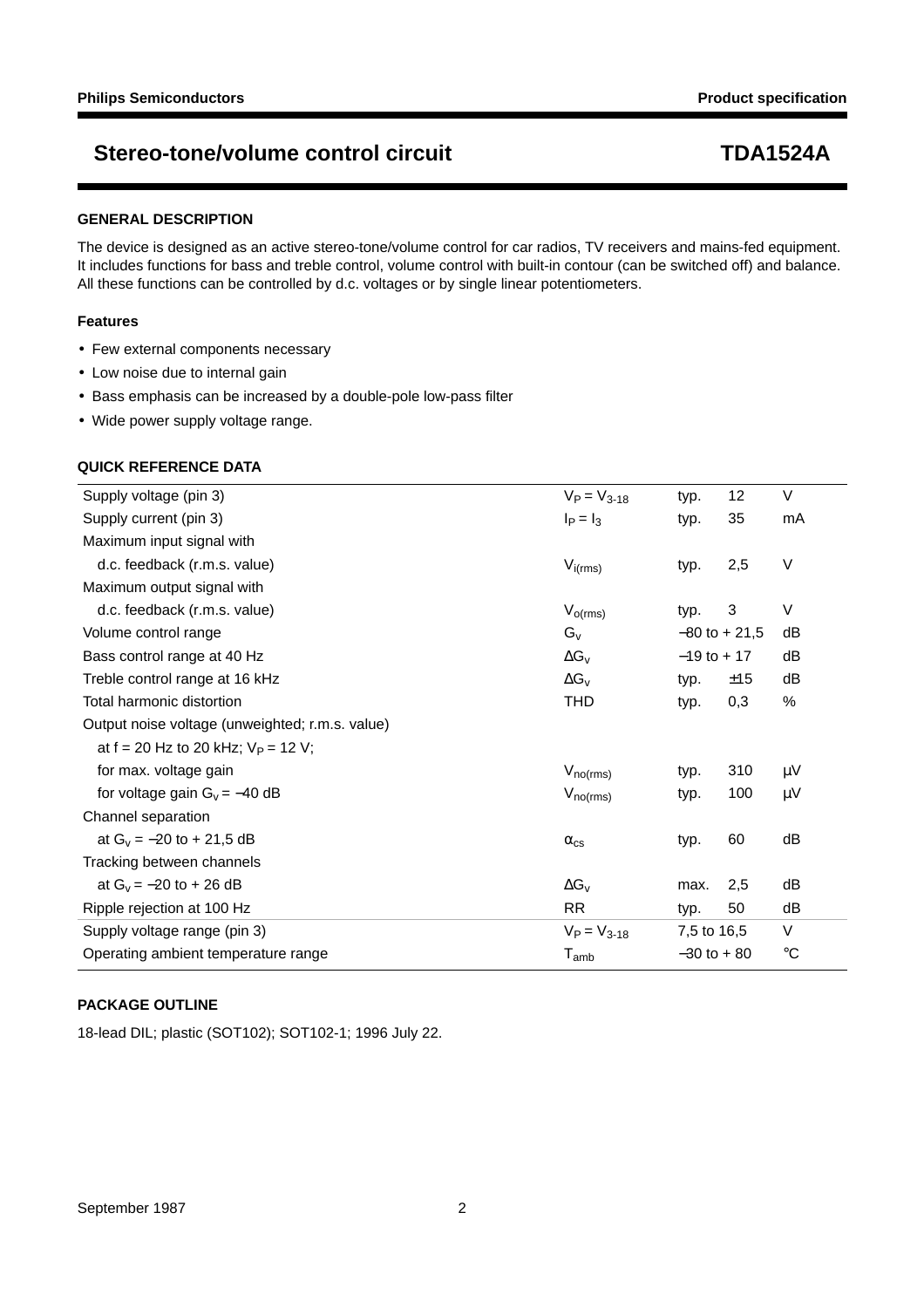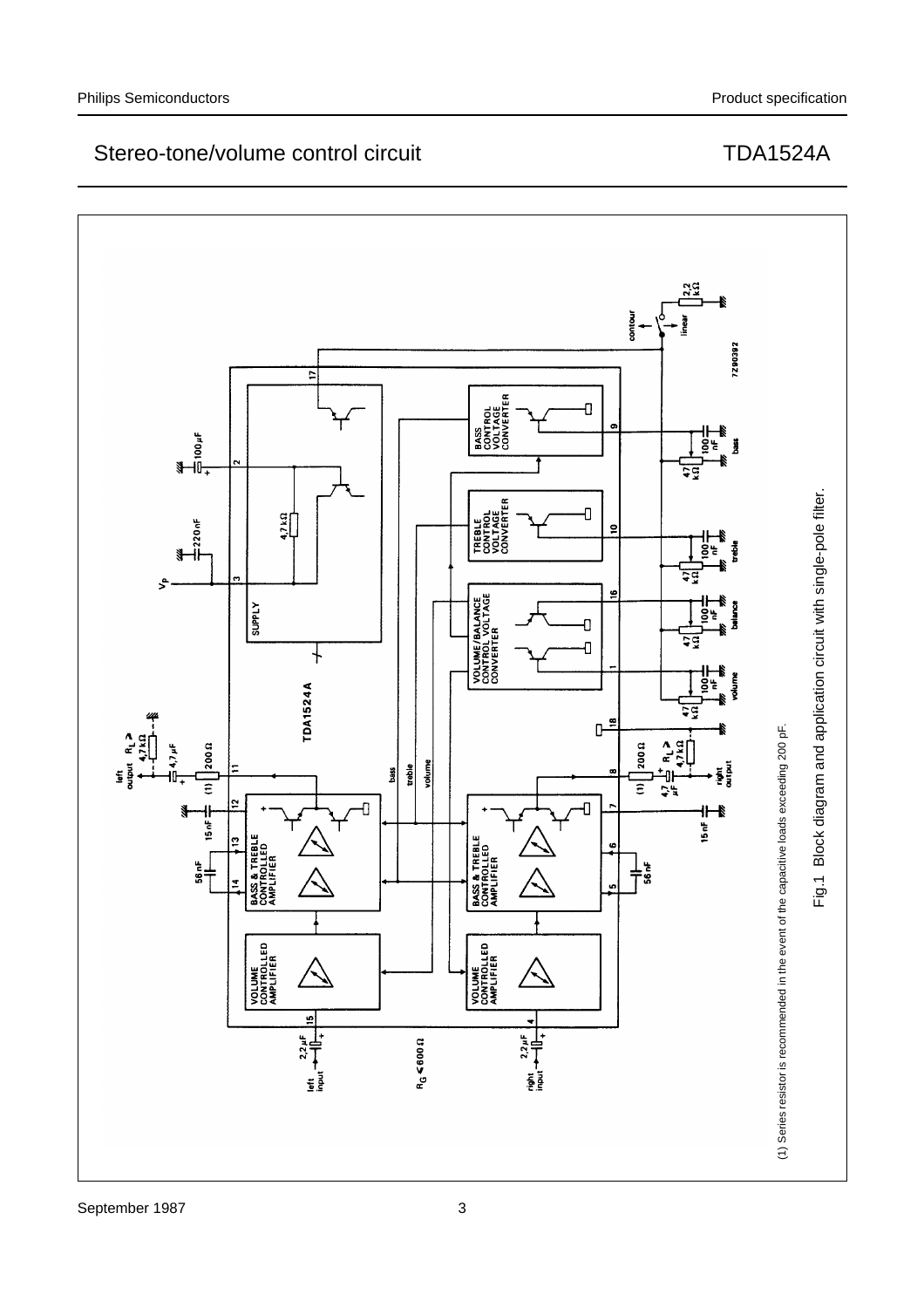

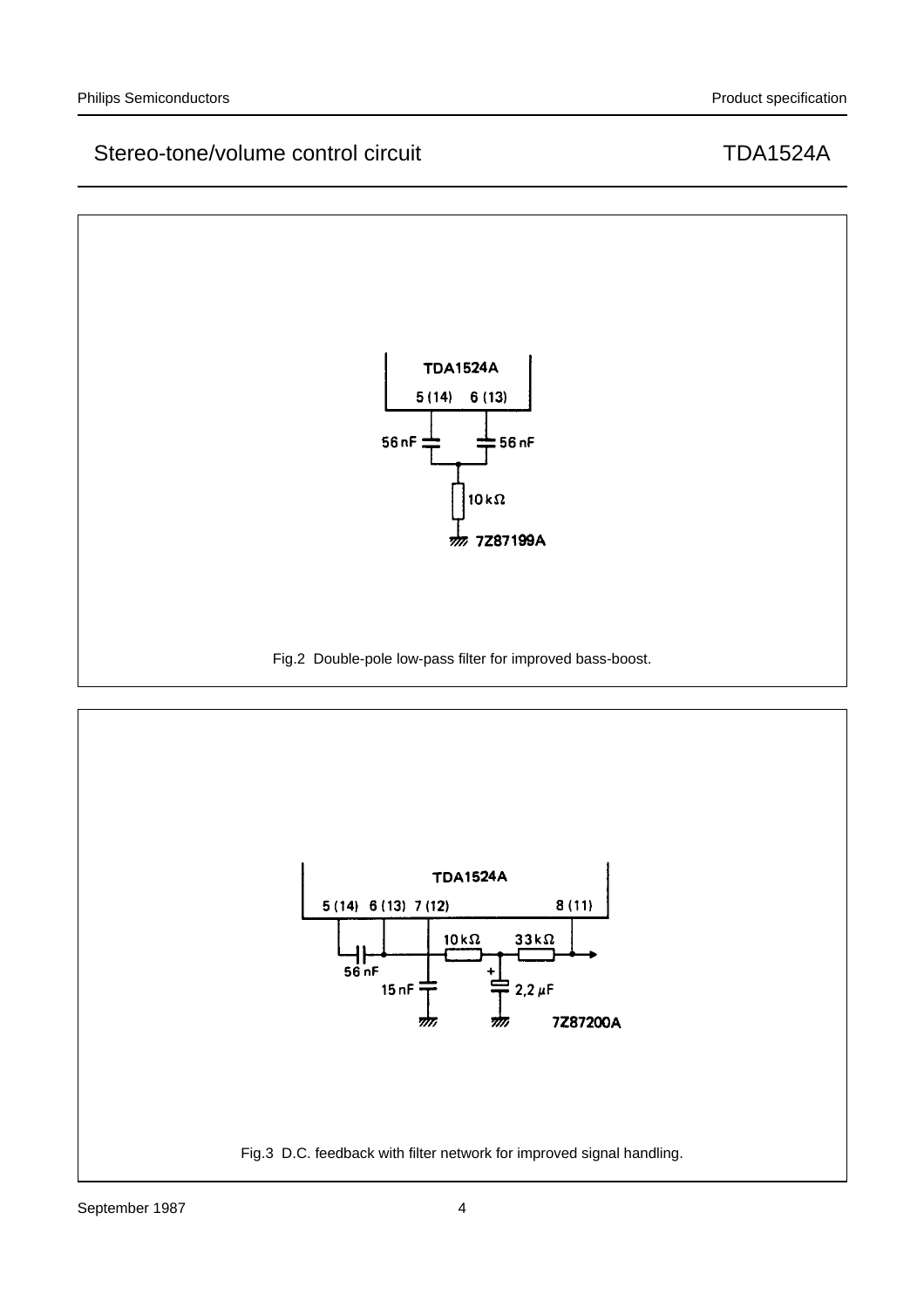### **RATINGS**

| Limiting values in accordance with the Absolute Maximum System (IEC 134) |                       |                   |                   |  |
|--------------------------------------------------------------------------|-----------------------|-------------------|-------------------|--|
| Supply voltage (pin 3)                                                   | $V_P = V_{3-18}$ max. |                   | 20 V              |  |
| Total power dissipation                                                  | $P_{\text{tot}}$      | max.              | 1200 mW           |  |
| Storage temperature range                                                | $T_{\sf stg}$         | $-55$ to + 150 °C |                   |  |
| Operating ambient temperature range                                      | amb                   |                   | $-30$ to $+80$ °C |  |

## **D.C. CHARACTERISTICS**

 $V_P = V_{3-18} = 12$  V; T<sub>amb</sub> = 25 °C; measured in Fig.1; R<sub>G</sub> ≤ 600  $\Omega$ ; R<sub>L</sub> ≥ 4,7 k $\Omega$ ; C<sub>L</sub> ≤ 200 pF; unless otherwise specified

| <b>PARAMETER</b>                             | <b>SYMBOL</b>    | MIN. | TYP. | MAX.           | <b>UNIT</b> |
|----------------------------------------------|------------------|------|------|----------------|-------------|
| Supply (pin 3)                               |                  |      |      |                |             |
| Supply voltage                               | $V_P = V_{3-18}$ | 7,5  |      | 16,5           | V           |
| Supply current                               |                  |      |      |                |             |
| at $V_P = 8.5 V$                             | $I_P = I_3$      | 19   | 27   | 35             | mA          |
| at $V_P = 12 V$                              | $I_P = I_3$      | 25   | 35   | 45             | mA          |
| at $V_P = 15$ V                              | $I_P = I_3$      | 30   | 43   | 56             | mA          |
| D.C. input levels (pins 4 and 15)            |                  |      |      |                |             |
| at $V_P = 8.5 V$                             | $V_{4,15-18}$    | 3,8  | 4,25 | 4,7            | V           |
| at $V_P = 12 V$                              | $V_{4,15-18}$    | 5,3  | 5,9  | 6,6            | $\vee$      |
| at $V_P = 15$ V                              | $V_{4,15-18}$    | 6,5  | 7,3  | 8,2            | V           |
| D.C. output levels (pins 8 and 11)           |                  |      |      |                |             |
| under all control voltage conditions         |                  |      |      |                |             |
| with d.c. feedback (Fig.3)                   |                  |      |      |                |             |
| at $V_P = 8.5 V$                             | $V_{8,11-18}$    | 3,3  | 4,25 | 5,2            | V           |
| at $V_P = 12 V$                              | $V_{8,11-18}$    | 4,6  | 6,0  | 7,4            | V           |
| at $V_P = 15$ V                              | $V_{8,11-18}$    | 5,7  | 7,5  | 9,3            | V           |
| <b>Pin 17</b>                                |                  |      |      |                |             |
| Internal potentiometer supply voltage        |                  |      |      |                |             |
| at $V_P = 8.5 V$                             | $V_{17-18}$      | 3,5  | 3,75 | 4,0            | V           |
| Contour on/off switch (control by $I_{17}$ ) |                  |      |      |                |             |
| contour (switch open)                        | $-I_{17}$        |      |      | 0,5            | mA          |
| linear (switch closed)                       | $-I_{17}$        | 1,5  |      | 10             | mA          |
| Application without internal potentiometer   |                  |      |      |                |             |
| supply voltage at $V_P \ge 10,8$ V           |                  |      |      |                |             |
| (contour cannot be switched off)             |                  |      |      |                |             |
| Voltage range forced to pin 17               | $V_{17-18}$      | 4,5  |      | $V_P/2-V_{BE}$ | $\vee$      |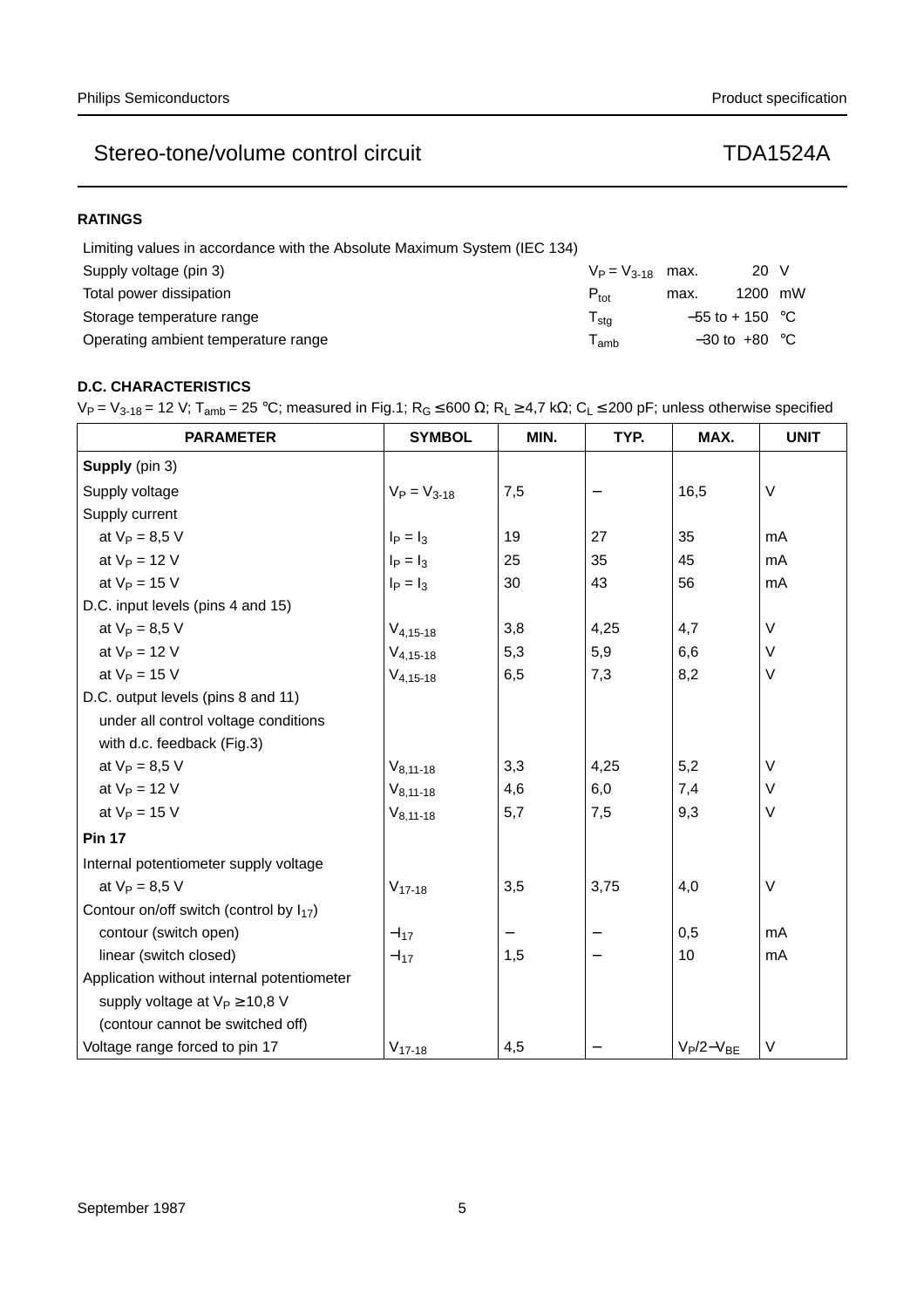| <b>PARAMETER</b>                       | <b>SYMBOL</b>   | MIN. | TYP. | MAX. | <b>UNIT</b> |
|----------------------------------------|-----------------|------|------|------|-------------|
| D.C. control voltage range for volume, |                 |      |      |      |             |
| bass, treble and balance               |                 |      |      |      |             |
| (pins 1, 9, 10 and 16 respectively)    |                 |      |      |      |             |
| at $V_{17-18} = 5 V$                   | $V_{1,9,10,16}$ | 1,0  |      | 4,25 | ν           |
| using internal supply                  | $V_{1,9,10,16}$ | 0,25 |      | 3,8  | ν           |
| Input current of control inputs        |                 |      |      |      |             |
| (pins 1,9,10 and 16)                   | $-11.9.10.16$   |      |      | 5    | μA          |

## **A.C. CHARACTERISTICS**

 $V_P = V_{3-18} = 8.5$  V; T<sub>amb</sub> = 25 °C; measured in Fig.1; contour switch closed (linear position); volume, balance, bass, and treble controls in mid-position;  $R_G \le 600 \Omega$ ;  $R_L \ge 4.7$  kΩ;  $C_L \le 200$  pF; f = 1 kHz; unless otherwise specified

| <b>PARAMETER</b>                                              | <b>SYMBOL</b>          | MIN.             | TYP.                       | MAX.                     | <b>UNIT</b> |
|---------------------------------------------------------------|------------------------|------------------|----------------------------|--------------------------|-------------|
| <b>Control range</b>                                          |                        |                  |                            |                          |             |
| Max. gain of volume (Fig.5)                                   | $G_{v \, max}$         | 20,5             | 21,5                       | 23                       | dB          |
| Volume control range; $G_v$ max/ $G_v$ min                    | $\Delta G_V$           | 90               | 100                        | $\overline{\phantom{0}}$ | dB          |
| Balance control range; $G_v = 0$ dB (Fig.6)                   | $\Delta G_V$           |                  | $-40$                      |                          | dB          |
| Bass control range at 40 Hz (Fig.7)                           | $\Delta G_{v}$         |                  | $-19$ to + 17 $\pm$ 3      |                          | dB          |
| Treble control range at 16 kHz (Fig.8)                        | $\Delta G_V$           |                  | $\pm$ 15 $\pm$ 3 $\vert$ - |                          | dB          |
| Control characteristics                                       |                        | see Fig.9 and 10 |                            |                          |             |
| <b>Signal inputs, outputs</b>                                 |                        |                  |                            |                          |             |
| Input resistance; pins 4 and 15 (note 1)                      |                        |                  |                            |                          |             |
| at gain of volume control: $G_v = 20$ dB                      | $R_{i4,15}$            | 10               |                            |                          | $k\Omega$   |
| $G_v = -40$ dB                                                | $R_{i4,15}$            |                  | 160                        |                          | $k\Omega$   |
| Output resistance (pins 8 and 11)                             | $R_{08,11}$            |                  |                            | 300                      | $\Omega$    |
| <b>Signal processing</b>                                      |                        |                  |                            |                          |             |
| Power supply ripple rejection                                 |                        |                  |                            |                          |             |
| at $V_{P(rms)} \le 200$ mV; f = 100 Hz; G <sub>v</sub> = 0 dB | <b>RR</b>              | 35               | 50                         | $\qquad \qquad -$        | dB          |
| Channel separation (250 Hz to 10 kHz)                         |                        |                  |                            |                          |             |
| at $G_v = -20$ to $+ 21,5$ dB                                 | $\alpha_{\text{cs}}$   | 46               | 60                         |                          | dB          |
| Spread of volume control with                                 |                        |                  |                            |                          |             |
| constant control voltage $V_{1-18} = 0.5 V_{17-18}$           | $\Delta G_{v}$         |                  |                            | ±3                       | dB          |
| Gain tolerance between left and right                         |                        |                  |                            |                          |             |
| channel $V_{16-18} = V_{1-18} = 0.5 V_{17-18}$                | $\Delta G_{\rm V.L-R}$ |                  |                            | 1,5                      | dB          |
| Tracking between channels                                     |                        |                  |                            |                          |             |
| for $G_v = 21.5$ to $-26$ dB                                  |                        |                  |                            |                          |             |
| $f = 250$ Hz to 6,3 kHz; balance adjusted at                  |                        |                  |                            |                          |             |
| $G_v = 10$ dB                                                 | $\Delta G_{v}$         |                  |                            | 2,5                      | dB          |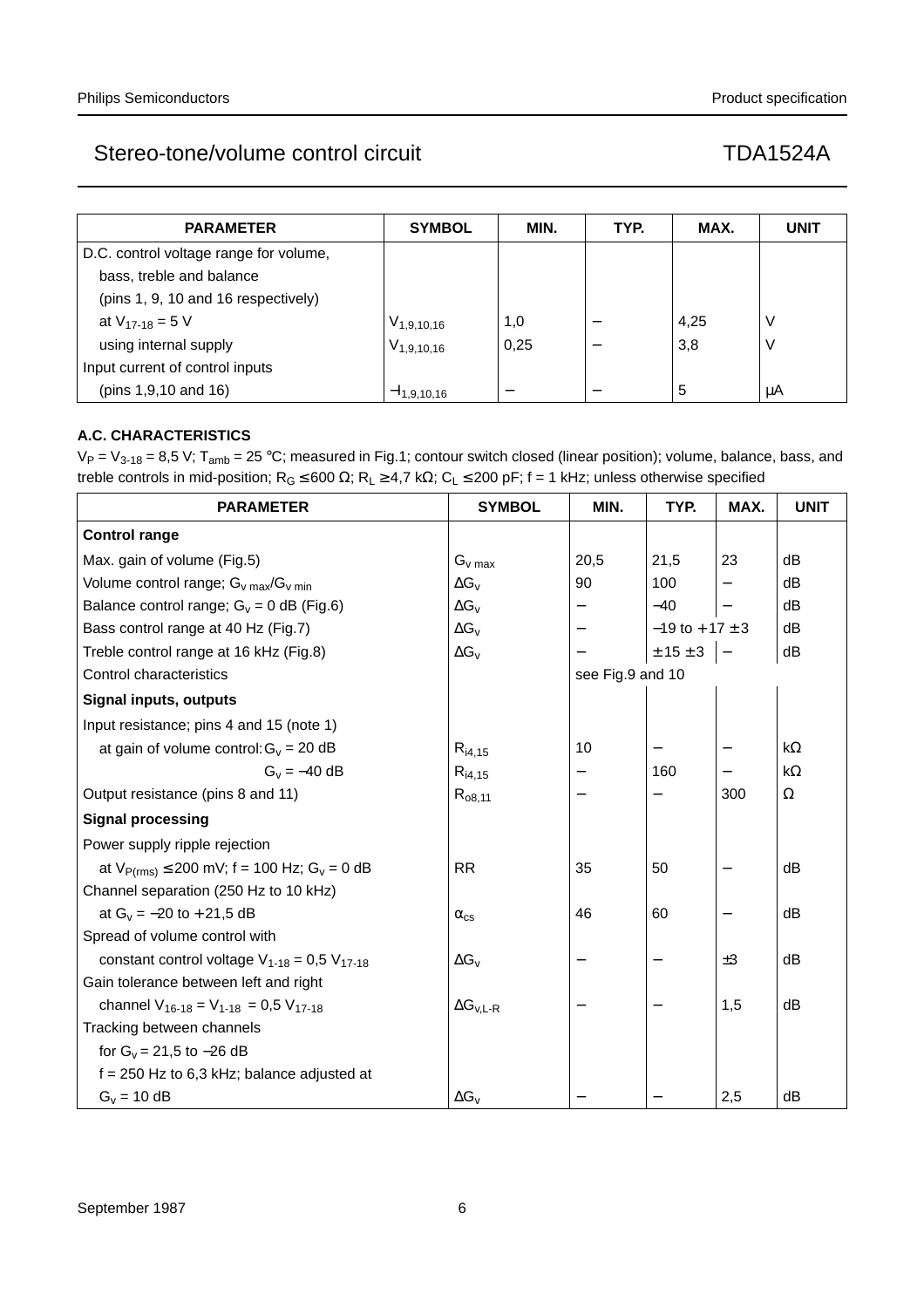| <b>PARAMETER</b>                                | <b>SYMBOL</b> | MIN. | TYP. | MAX. | <b>UNIT</b> |
|-------------------------------------------------|---------------|------|------|------|-------------|
| Signal handling with d.c. feedback (Fig.3)      |               |      |      |      |             |
| Input signal handling                           |               |      |      |      |             |
| at $V_P = 8.5$ V; THD = 0.5%;                   |               |      |      |      |             |
| $f = 1$ kHz (r.m.s. value)                      | $V_{i(rms)}$  | 1,4  |      |      | $\sf V$     |
| at $V_P = 8.5$ V; THD = 0,7%;                   |               |      |      |      |             |
| $f = 1$ kHz (r.m.s. value)                      | $V_{i(rms)}$  | 1,8  | 2,4  |      | V           |
| at $V_P = 12$ V; THD = 0,5%;                    |               |      |      |      |             |
| $f = 40$ Hz to 16 kHz (r.m.s. value)            | $V_{i(rms)}$  | 1,4  |      |      | $\vee$      |
| at $V_P = 12$ V; THD = 0,7%;                    |               |      |      |      |             |
| $f = 40$ Hz to 16 kHz (r.m.s. value)            | $V_{i(rms)}$  | 2,0  | 3,2  |      | $\sf V$     |
| at $V_P = 15$ V; THD = 0,5%;                    |               |      |      |      |             |
| $f = 40$ Hz to 16 kHz (r.m.s. value)            | $V_{i(rms)}$  | 1,4  |      |      | V           |
| at $V_P = 15$ V; THD = 0,7%;                    |               |      |      |      |             |
| $f = 40$ Hz to 16 kHz (r.m.s. value)            | $V_{i(rms)}$  | 2,0  | 3,2  |      | $\vee$      |
| Output signal handling (note 2 and note 3)      |               |      |      |      |             |
| at $V_P = 8.5$ V; THD = 0.5%;                   |               |      |      |      |             |
| $f = 1$ kHz (r.m.s. value)                      | $V_{o(rms)}$  | 1,8  | 2,0  |      | $\sf V$     |
| at $V_P = 8.5 V$ ; THD = 10%;                   |               |      |      |      |             |
| $f = 1$ kHz (r.m.s. value)                      | $V_{o(rms)}$  |      | 2,2  |      | $\vee$      |
| at $V_P = 12$ V; THD = 0,5%;                    |               |      |      |      |             |
| $f = 40$ Hz to 16 kHz (r.m.s. value)            | $V_{o(rms)}$  | 2,5  | 3,0  |      | V           |
| at $V_P = 15$ V; THD = 0,5%;                    |               |      |      |      |             |
| $f = 40$ Hz to 16 kHz (r.m.s. value)            | $V_{o(rms)}$  |      | 3,5  |      | $\vee$      |
| Noise performance ( $V_P = 8.5 V$ )             |               |      |      |      |             |
| Output noise voltage (unweighted; Fig.15)       |               |      |      |      |             |
| at $f = 20$ Hz to 20 kHz (r.m.s. value)         |               |      |      |      |             |
| for maximum voltage gain (note 4)               | $V_{no(rms)}$ |      | 260  |      | $\mu V$     |
| for $G_v = -3$ dB (note 4)                      | $V_{no(rms)}$ |      | 70   | 140  | $\mu$ V     |
| Output noise voltage; weighted as DIN 45405     |               |      |      |      |             |
| of 1981, CCIR recommendation 468-2 (peak value) |               |      |      |      |             |
| for maximum voltage gain (note 4)               | $V_{n o(m)}$  |      | 890  |      | $\mu V$     |
| for maximum emphasis of bass and treble         |               |      |      |      |             |
| (contour off; $G_v = -40$ dB)                   | $V_{no(m)}$   |      | 360  |      | μV          |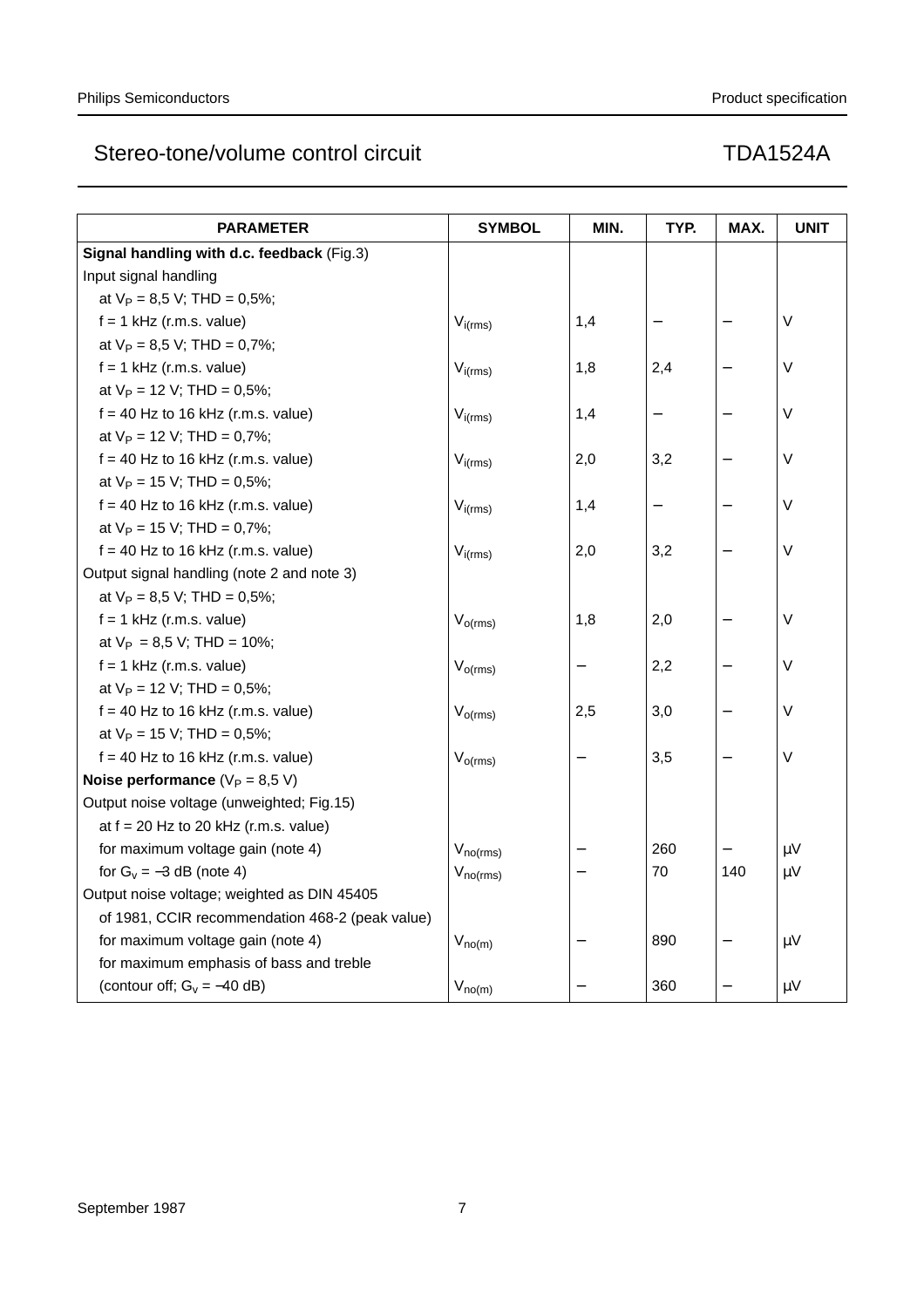| <b>PARAMETER</b>                                | <b>SYMBOL</b>        | MIN. | TYP. | MAX. | <b>UNIT</b> |
|-------------------------------------------------|----------------------|------|------|------|-------------|
| Noise performance $(V_P = 12 V)$                |                      |      |      |      |             |
| Output noise voltage (unweighted; Fig.15)       |                      |      |      |      |             |
| at $f = 20$ Hz to 20 kHz (r.m.s. value; note 5) |                      |      |      |      |             |
| for maximum voltage gain (note 4)               | $V_{\text{no(rms)}}$ |      | 310  |      | μV          |
| for $G_v = -16$ dB (note 4)                     | $V_{\text{no(rms)}}$ |      | 100  | 200  | μV          |
| Output noise voltage; weighted as DIN 45405     |                      |      |      |      |             |
| of 1981, CCIR recommendation 468-2 (peak value) |                      |      |      |      |             |
| for maximum voltage gain (note 4)               | $V_{no(m)}$          |      | 940  |      | μV          |
| for maximum emphasis of bass and treble         |                      |      |      |      |             |
| (contour off; $G_v = -40$ dB)                   | $V_{n o(m)}$         |      | 400  |      | μV          |
| Noise performance ( $V_P = 15 V$ )              |                      |      |      |      |             |
| Output noise voltage (unweighted; Fig.15)       |                      |      |      |      |             |
| at $f = 20$ Hz to 20 kHz (r.m.s. value; note 5) |                      |      |      |      |             |
| for maximum voltage gain (note 4)               | $V_{\text{no(rms)}}$ |      | 350  |      | μV          |
| for $G_v = 16$ dB (note 4)                      | $V_{\text{no(rms)}}$ |      | 110  | 220  | μV          |
| Output noise voltage; weighted as DIN 45405     |                      |      |      |      |             |
| of 1981, CCIR recommendation 468-2 (peak value) |                      |      |      |      |             |
| for maximum voltage gain (note 4)               | $V_{no(m)}$          |      | 980  |      | μV          |
| for maximum emphasis of bass and treble         |                      |      |      |      |             |
| (contour off; $G_v = -40$ dB                    | $V_{n o(m)}$         |      | 420  |      | μV          |

### **Notes to characteristics**

1. Equation for input resistance (see also Fig.4)

$$
R_i = \frac{160 \text{ k}\Omega}{1+G_v}; G_{\text{vmax}} = 12
$$

- 2. Frequencies below 200 Hz and above 5 kHz have reduced voltage swing, the reduction at 40 Hz and at 16 kHz is 30%.
- 3. In the event of bass boosting the output signal handling is reduced. The reduction is 1 dB for maximum bass boost.
- 4. Linear frequency response.
- 5. For peak values add 4,5 dB to r.m.s. values.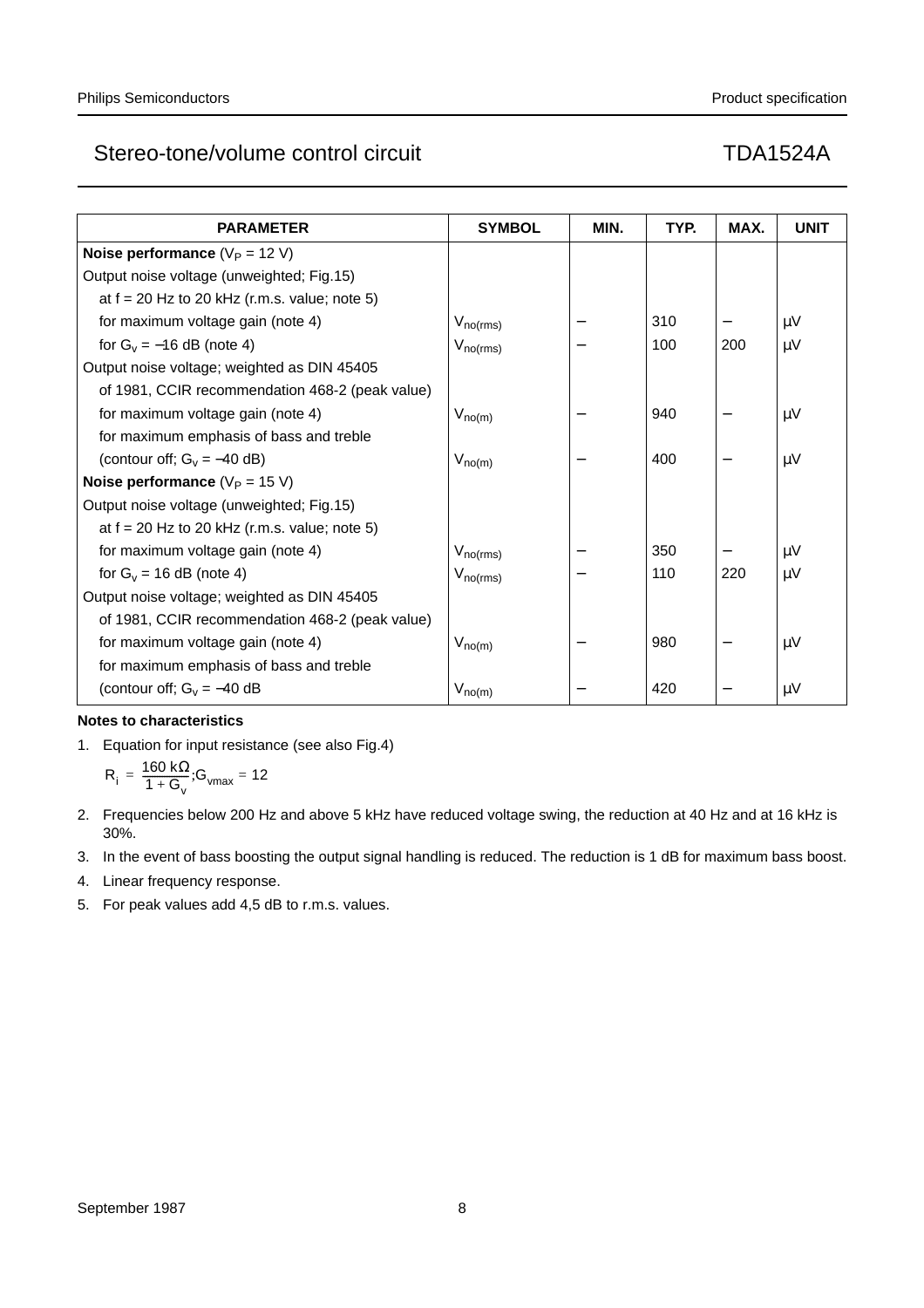



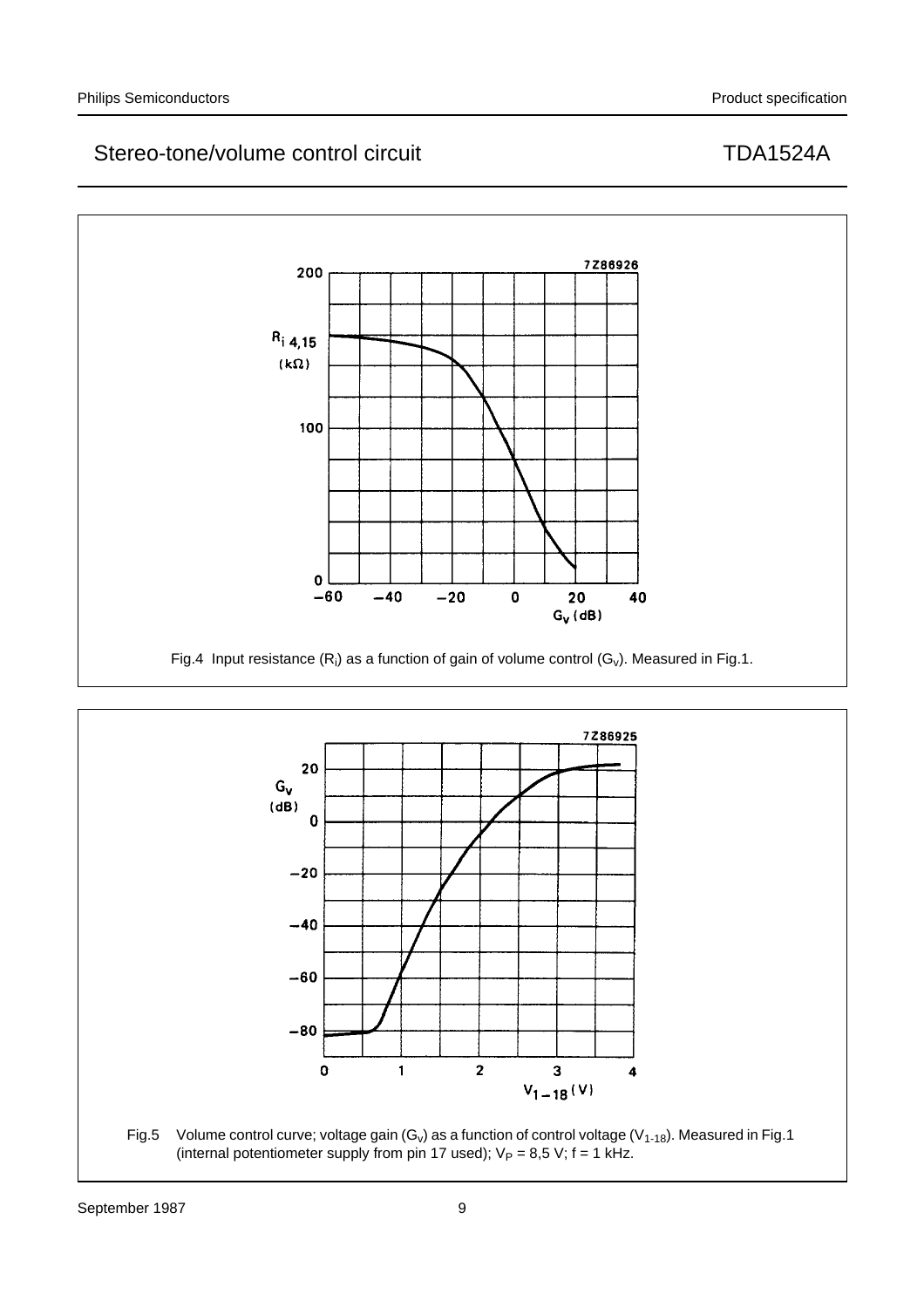



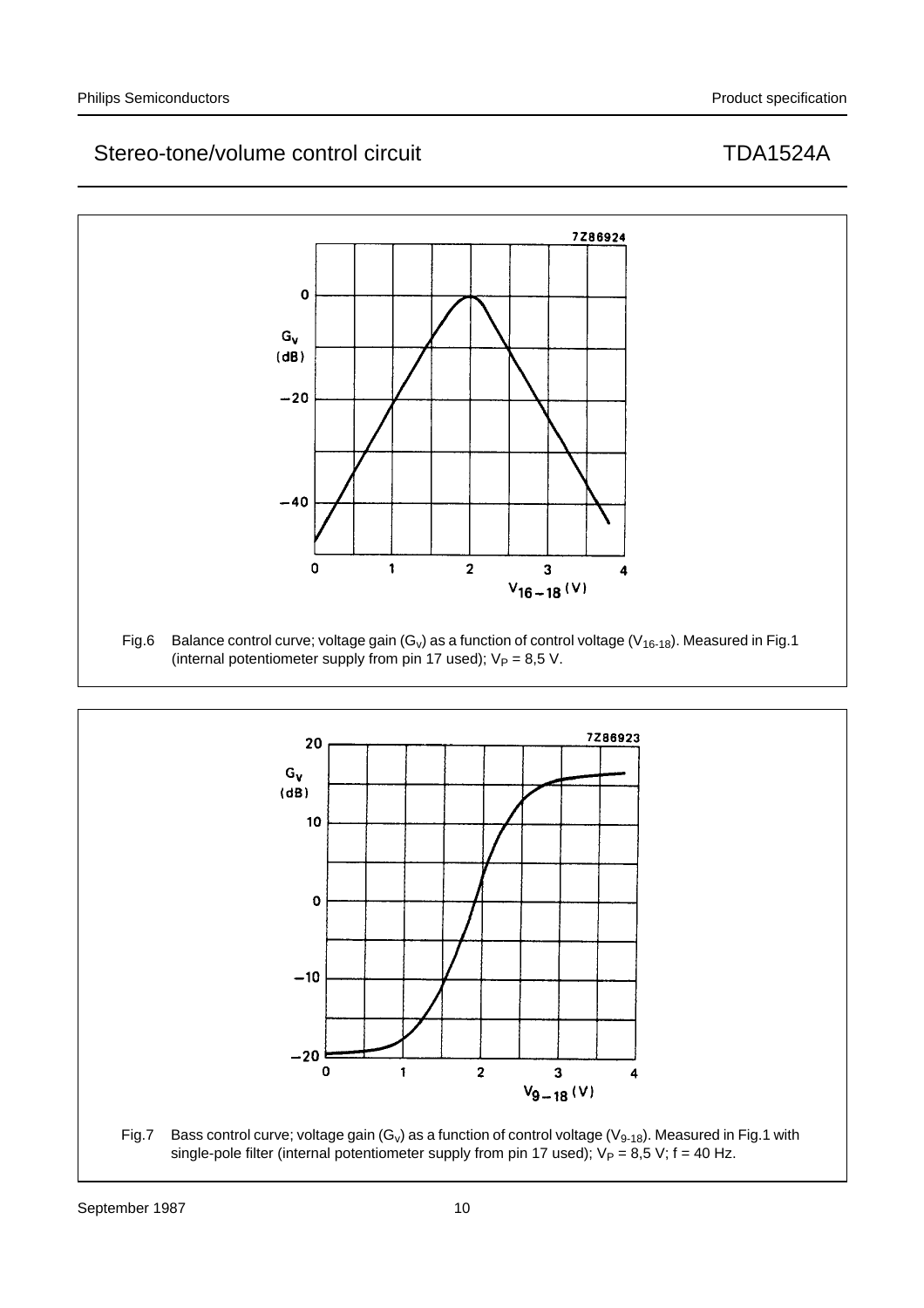



Measured in Fig.1 with single-pole filter;  $V_P = 8.5$  V.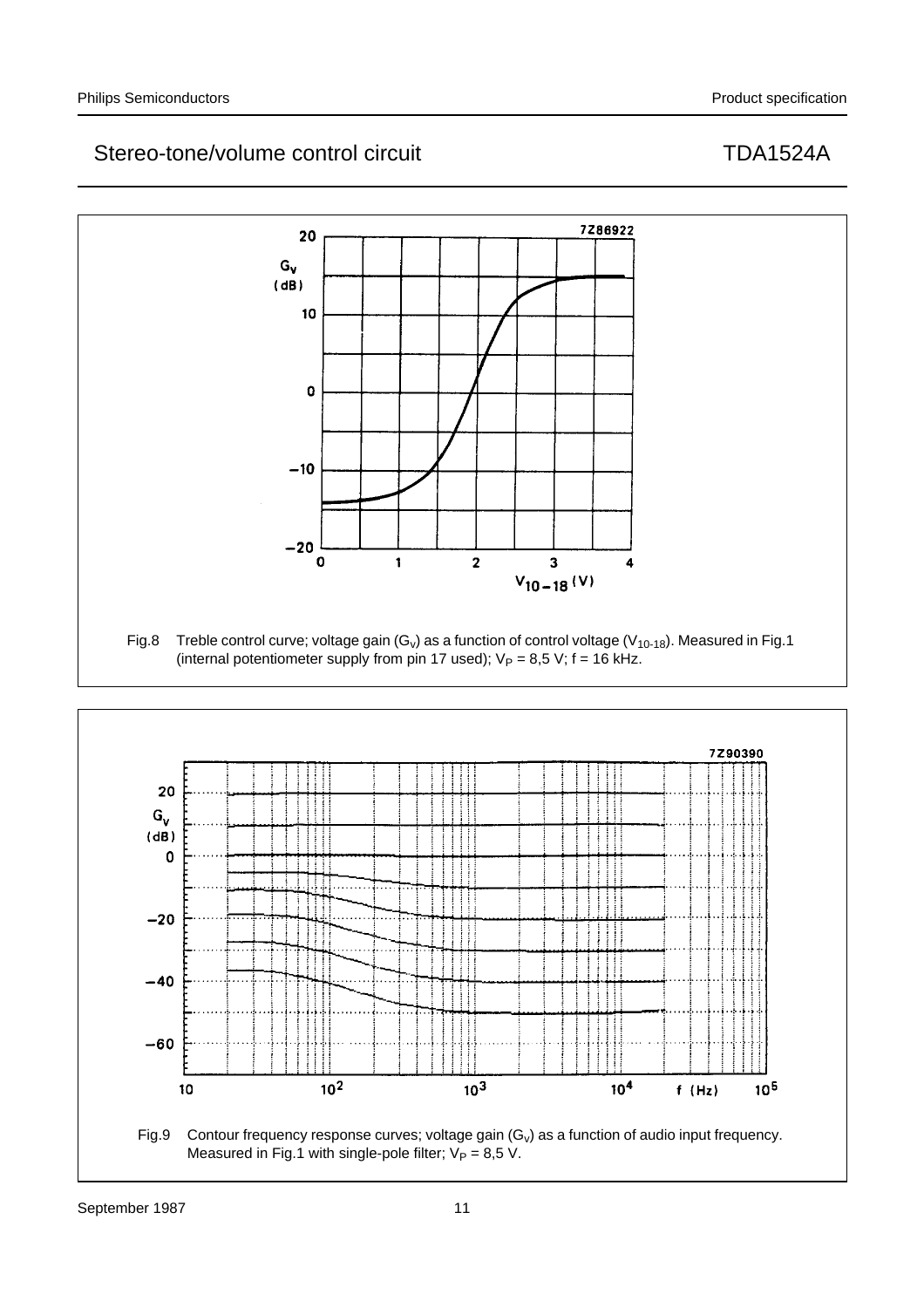



Fig.11 Tone control frequency response curves; voltage gain  $(G_v)$  as a function of audio input frequency. Measured in Fig.1 with single-pole filter;  $V_P = 8.5$  V.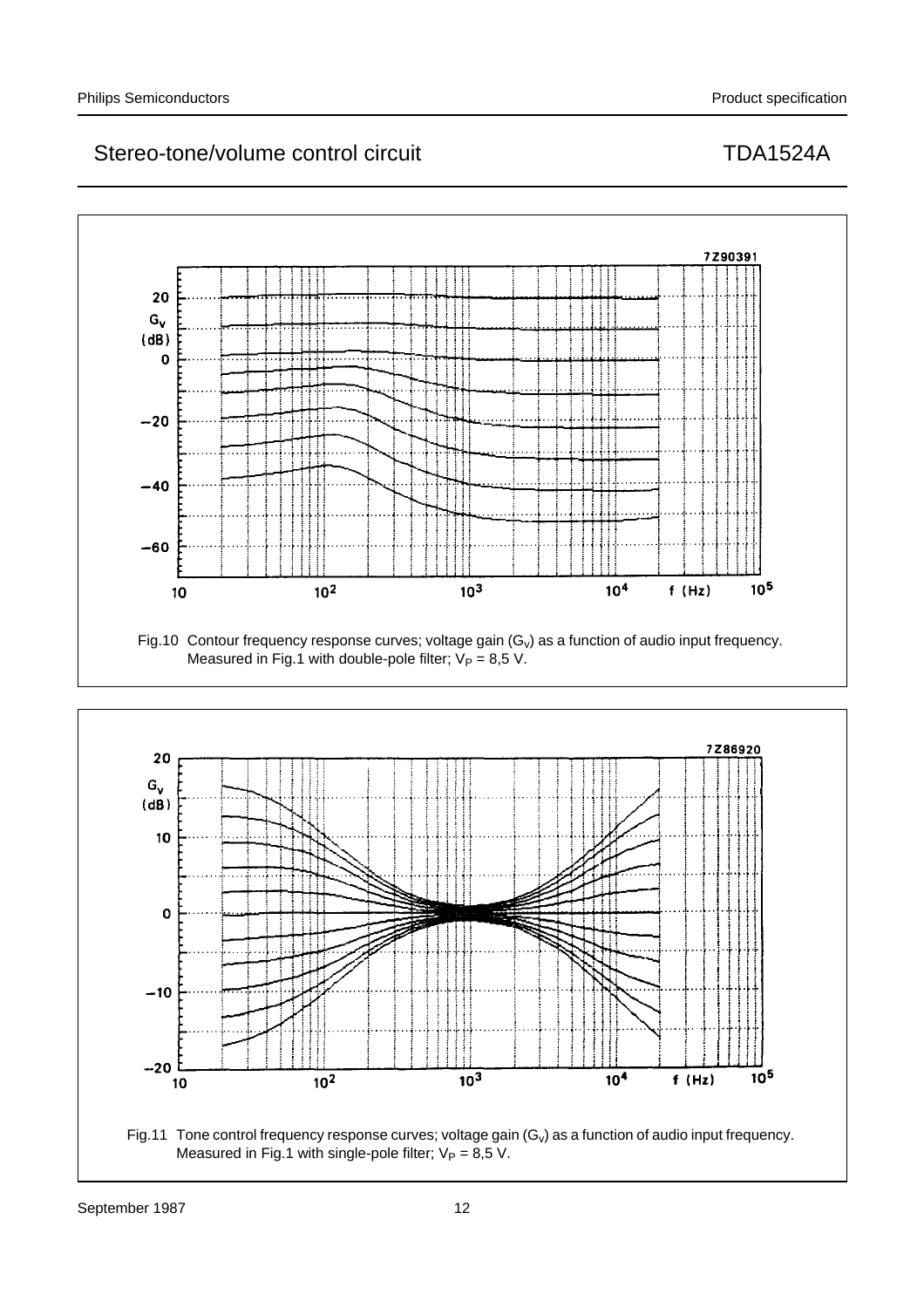

Fig.12 Tone control frequency response curves; voltage gain  $(G_v)$  as a function of audio input frequency. Measured in Fig.1 with double-pole filter;  $V_P = 8.5$  V.



Fig.13 Total harmonic distortion (THD); as a function of audio input frequency. Measured in Fig.1;  $V_P = 8.5 V$ ; volume control voltage gain at  $\ddot{\phantom{0}}$ 

$$
G_v = 20 \log \frac{V_o}{V_i} = 0 \text{ dB}.
$$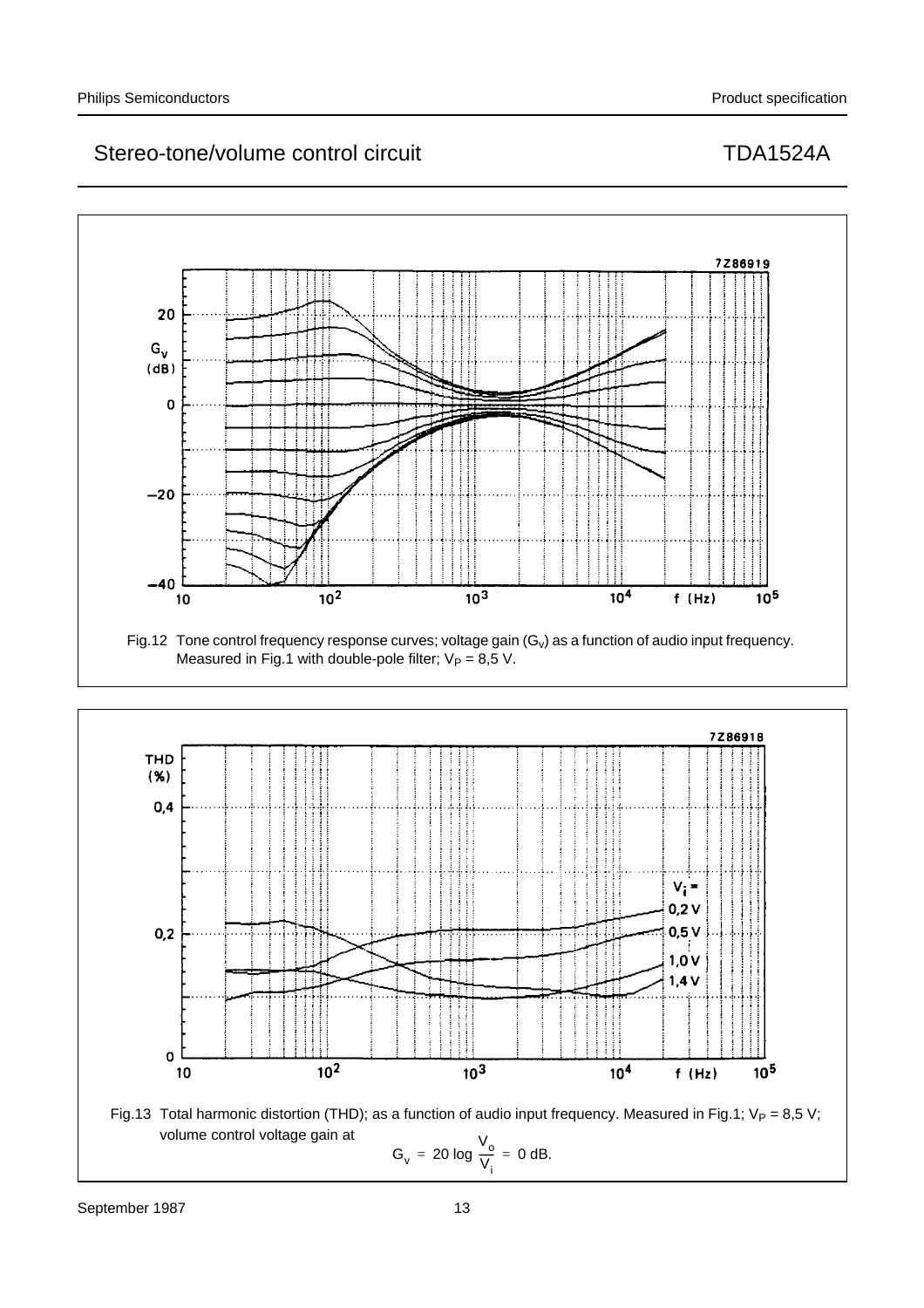



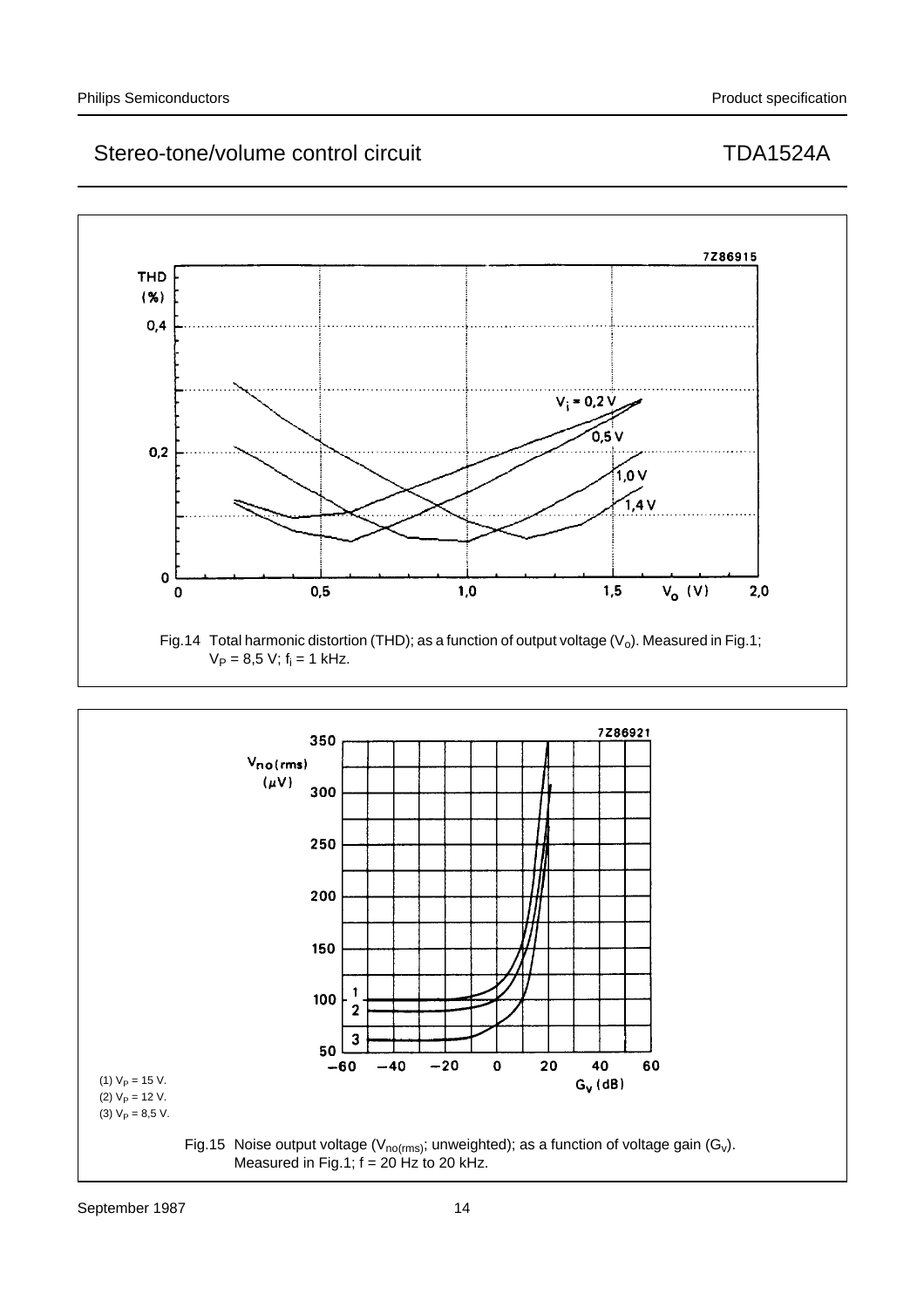### **PACKAGE OUTLINE**

## **DIP18:** plastic dual in-line package; 18 leads (300 mil) **SOT102-1 SOT102-1**



| <b>UNIT</b> | A<br>max. | A۰<br>min. | A <sub>2</sub><br>max. |                | b.             | b,             | с              | D <sup>(1)</sup> | (1)          | е    | e.   |              | $M_{\rm F}$  | $M_H$        | W     | $Z^{(1)}$<br>max. |
|-------------|-----------|------------|------------------------|----------------|----------------|----------------|----------------|------------------|--------------|------|------|--------------|--------------|--------------|-------|-------------------|
| mm          | 4.7       | 0.51       | 3.7                    | .40<br>.14     | 0.53<br>0.38   | 1.40<br>1.14   | 0.32<br>0.23   | 21.8<br>21.4     | 6.48<br>6.20 | 2.54 | 7.62 | 3.9<br>3.4   | 8.25<br>7.80 | 9.5<br>8.3   | 0.254 | 0.85              |
| inches      | 0.19      | 0.020      | 0.15                   | 0.055<br>0.044 | 0.021<br>0.015 | 0.055<br>0.044 | 0.013<br>0.009 | 0.86<br>0.84     | 0.26<br>0.24 | 0.10 | 0.30 | 0.15<br>0.13 | 0.32<br>0.31 | 0.37<br>0.33 | 0.01  | 0.033             |

### **Note**

1. Plastic or metal protrusions of 0.25 mm maximum per side are not included.

| <b>OUTLINE</b> |            | <b>REFERENCES</b> | <b>EUROPEAN</b> | <b>ISSUE DATE</b> |                   |                             |
|----------------|------------|-------------------|-----------------|-------------------|-------------------|-----------------------------|
| <b>VERSION</b> | <b>IEC</b> | <b>JEDEC</b>      | <b>EIAJ</b>     |                   | <b>PROJECTION</b> |                             |
| SOT102-1       |            |                   |                 |                   | ⊕                 | $-93 - 10 - 14$<br>95-01-23 |